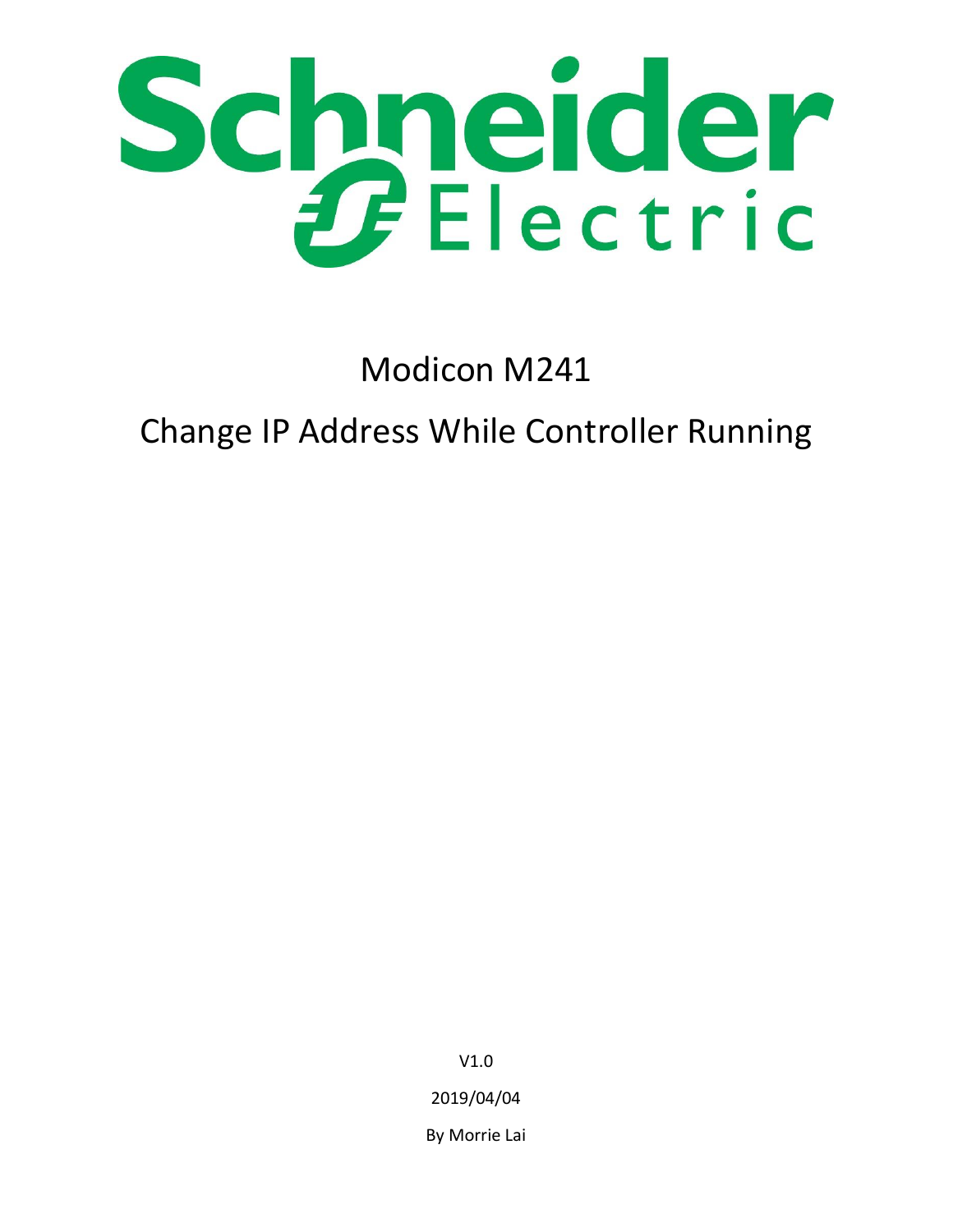# 1. 文件說明

1-1. 目的

1-1-1.使用 changeIPAddress 功能塊 on-line 修改 M241 controller 的 IP address.

1-1-2.使用者可在人機或圖控軟體修改 controller 的 IP address

#### 1-2. 測試環境與硬體

| 名稱/型號                 | 版本           | 數量 | 備註 |
|-----------------------|--------------|----|----|
| Windows 10 Pro 64-bit |              |    |    |
| M241/TM241CE40R       | FW V4.0.6.39 |    |    |
| SoMachine             | V4.3 Patch2  |    |    |

# 2. changeIPAddress 功能塊說明

# 2-1. 參數

| Input          | <b>Type</b>             | Range          | Comment                          |
|----------------|-------------------------|----------------|----------------------------------|
| xExecute       | <b>Bool</b>             | True/False     | True: 執行功能塊                      |
|                |                         |                | False: 重置功能塊; 在完成設定新 IP          |
|                |                         |                | address 前, xExecute 變為 false, 功能 |
|                |                         |                | 塊產牛錯誤                            |
| xSave          | <b>Bool</b>             | True/False     | True: 儲存新的 IP address, 變更新的      |
|                |                         |                | IP address 但未儲存, 待下次 Reset       |
|                |                         |                | cold 或重新送電, IP address 會恢復原      |
|                |                         |                | 先規劃的 IP address                  |
| eChannel       | changeIPAddress_Channel | $0^{\sim}1$    | 參考 2-2                           |
| i abylPAddress | ARRAY[03] OF BYTE       | $0^{\sim}255$  | IP address $\hat{H}$ 4 個 byte 輸入 |
| i abylPMask    | ARRAY[03] OF BYTE       | $0^{\sim}255$  | Subnet mask 分 4 個 byte 輸入        |
| i_abylPGateway | ARRAY[03] OF BYTE       | $0^{\sim}255$  | Default Gateway 分 4 個 byte 輸入    |
|                |                         |                |                                  |
| Output         | <b>Type</b>             | Range          | Comment                          |
| xDone          | <b>Bool</b>             | True/False     | True: 新 IP address 變更完成          |
| xBusy          | <b>Bool</b>             | True/False     | True: 功能塊執行中                     |
| xError         | Bool                    | True/False     | True: 發生錯誤,且功能塊停止執行              |
| eError         | changeIPAddress_Error   | 0 hex~8 hex    | 參考 2-3                           |
| xSaved         | <b>Bool</b>             | True/False     | True: 儲存新的 IP address 完成         |
| q_abylPAddress | ARRAY[03] OF BYTE       | $0^{\sim}255$  | 顯示當前的 IP address, xExecute 為     |
|                |                         |                | false 時歸零                        |
| q_abylPMask    | ARRAY[03] OF BYTE       | $0^{\sim}255$  | 同上                               |
| q_abylPGateway | ARRAY[03] OF BYTE       | $0^{\sim}$ 255 | 同上                               |

# 2-2. changeIPAddress\_Channel 說明

| Value | Enumerator             | Description                                                                    |  |
|-------|------------------------|--------------------------------------------------------------------------------|--|
| - 0   |                        | CHANNEL ETHERNET NETWORK   M241, M251MESC, M258, LMC058, LMC078: Ethernet port |  |
|       |                        | M251MESE: Ethernet 2 port                                                      |  |
|       | CHANNEL DEVICE NETWORK | M241: TM4ES4 Ethernet port                                                     |  |
|       |                        | M251MESE: Ethernet 1 port                                                      |  |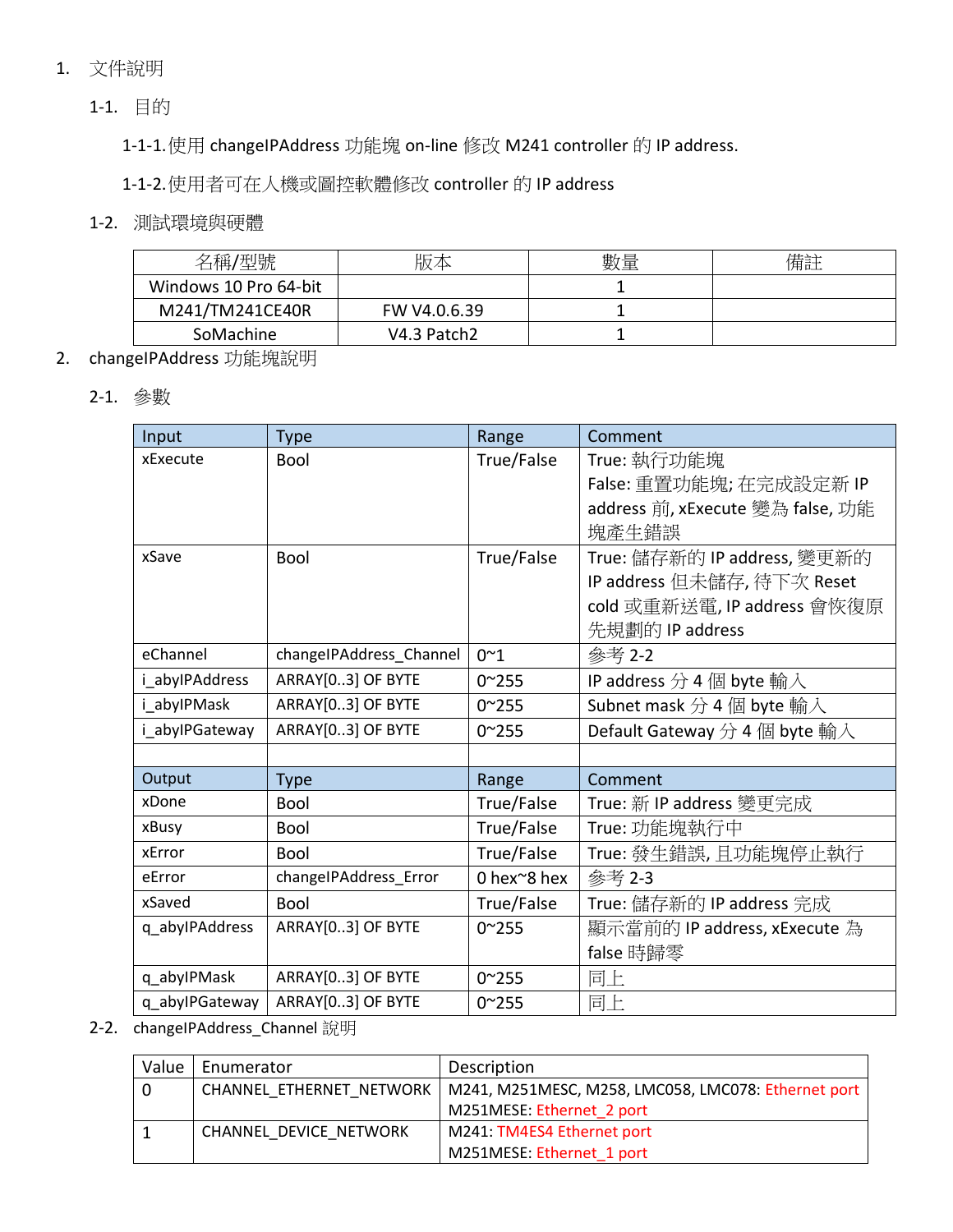#### 2-3. changeIPAddress\_Error 錯誤碼

| Value  | Enumerator        | Description                             |
|--------|-------------------|-----------------------------------------|
| 00 hex | ERR NO ERROR      | 無誤發生                                    |
| 01 hex | ERR UNKNOWN       | 偵測到內部錯誤                                 |
| 02 hex | ERR INVALID MODE  | IP Address 未設定在 fixed IP address 模式     |
| 03 hex | ERR INVALID IP    | 錯誤的 IP address                          |
| 04 hex | ERR DUPLICATE IP  | 重覆 IP address, 新 IP address 已被網路中其它設備使  |
|        |                   | 用                                       |
| 05 hex | ERR WRONG CHANNEL | 錯誤的 Ethernet port                       |
| 06 hex | ERR_IP_BEING_SET  | IP Address 已經被修改                        |
| 07 hex | ERR SAVING        | 因為錯誤或沒有 Flash memory, 造成 IP address 未儲存 |
| 08 hex | ERR DHCP SERVER   | 該 Ethernet port 配置 DHCP Server          |

# 3. 變數宣告

# 3-1. Persistent Variables

my\_eChannel: changeIPAddress\_Channel;

//0= CHANNEL\_ETHERNET\_NETWORK (M241, M251MESC, M258, LMC058, LMC078: Ethernet port; M251MESE: Ethernet\_2 port)

//1= CHANNEL\_DEVICE\_NETWORK (M241: TM4ES4 Ethernet port; M251MESE: Ethernet\_1 port )

my i abyIPAddress: ARRAY[0..3] OF BYTE;

my\_i\_abyIPMask: ARRAY[0..3] OF BYTE;

my\_i\_abyIPGateway: ARRAY[0..3] OF BYTE;

# 3-2. Program Variables

my FirstScan: r\_trig;

my\_StartupDelay: ton;

my\_changeIPAddress: changeIPAddress;

my\_eError: changeIPAddress\_Error; // changeIPAddress 錯誤碼

doChangeIpConf AT %MX12.0:BOOL:= TRUE; //預設值 ture, 本例會在程式開始 500ms 後執行 changeIPAddress 一次

my\_xError AT %MX12.1: BOOL; //執行 changeIPAddress 錯誤

my\_xSaved AT %MX12.2: BOOL; //changeIPAddress 儲存新 IP address 完成

my\_xDone AT %MX12.3:BOOL; //changeIPAddress 執行完成

my\_xBusy AT %MX12.4:BOOL; //changeIPAddress 執行中

# 4. 程式碼

(\*程式一開始把 my\_i\_abyIPAddress , my\_i\_abyIPMask , my\_i\_abyIPGateway 三組 Persistent 變數寫入 %MB0~%MB11  $-\frac{7}{x^*}$ )

my\_FirstScan(CLK:= TRUE , Q=> ); //製造 first scan 功能

IF my\_FirstScan.Q THEN

%MB0:= my\_i\_abyIPAddress[0];

%MB1:= my\_i\_abyIPAddress[1];

%MB2:= my\_i\_abyIPAddress[2];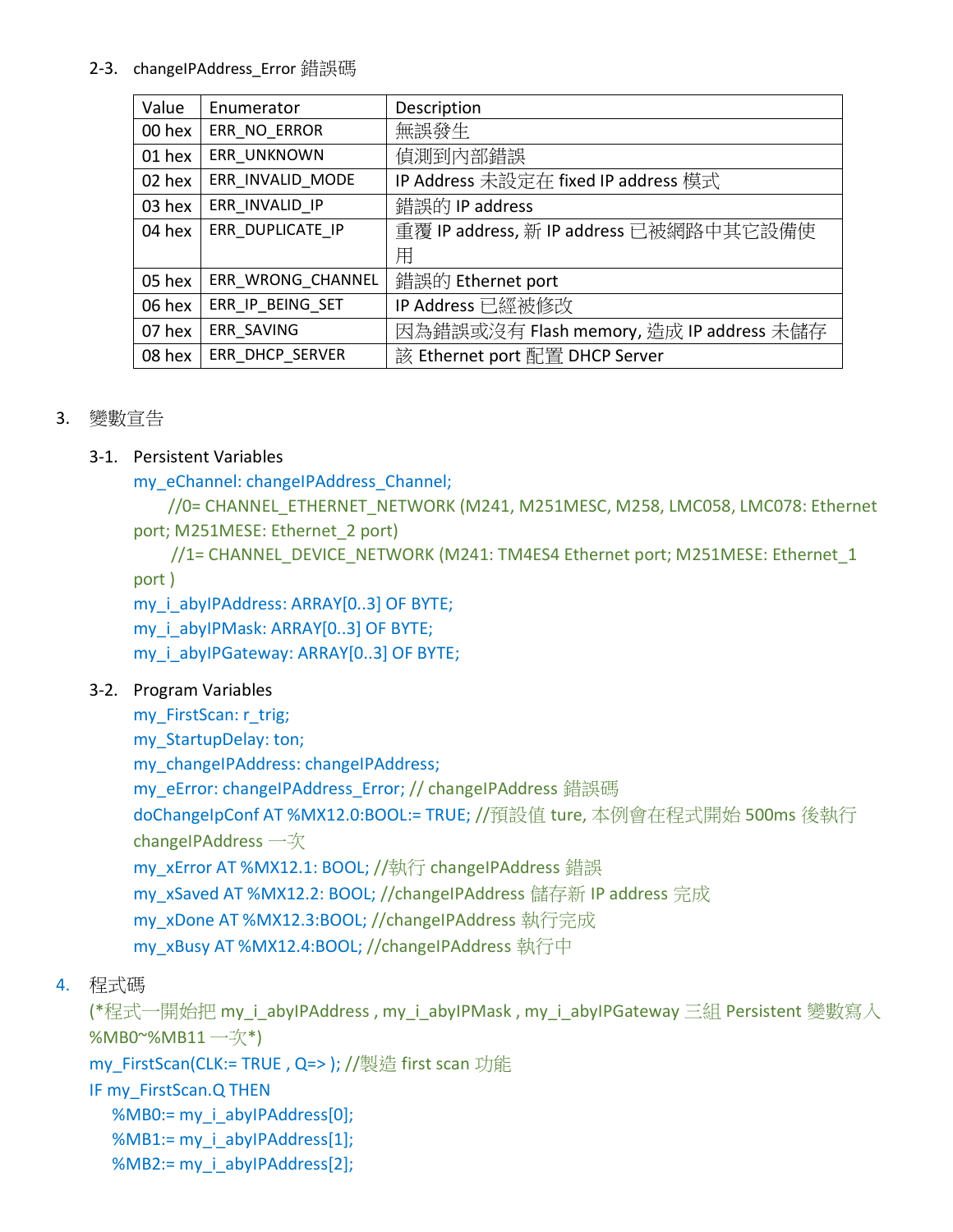```
%MB3:= my_i_abyIPAddress[3];
  %MB4:= my_i_abyIPMask[0];
  %MB5:= my_i_abyIPMask[1];
  %MB6:= my_i_abyIPMask[2];
  %MB7:= my_i_abyIPMask[3];
  %MB8:= my_i_abyIPGateway[0];
  %MB9:= my_i_abyIPGateway[1];
  %MB10:= my_i_abyIPGateway[2];
  %MB11:= my_i_abyIPGateway[3];
END_IF
```

```
(*延遲 500ms 後改由%MB0~%MB11 寫入 my_i_abyIPAddress , my_i_abyIPMask , my_i_abyIPGateway ,
每次 scan 寫入一次; 圖控或人機可以把新的 IP 位址寫入%MB0~%MB11, 範圍 0~255*)
my_StartupDelay(IN:= TRUE, PT:= T#500MS, Q=>, ET=> );
IF my_StartupDelay.Q THEN
  my_i_abyIPAddress[0]:= %MB0;
  my i_abyIPAddress[1]:= %MB1;
  my_i_abyIPAddress[2]:= %MB2;
  my i_abyIPAddress[3]:= %MB3;
  my_i_abyIPMask[0]:= %MB4;
  my i_abyIPMask[1]:= %MB5;
  my i_abyIPMask[2]:= %MB6;
  my i_abyIPMask[3] := %MB7;my i abyIPGateway[0]:= %MB8;
  my i_abyIPGateway[1]:= %MB9;
  my_i_abyIPGateway[2]:= %MB10;
  my_i_abyIPGateway[3]:= %MB11;
  my_eChannel:=0; //指定修改 M241 Ethernet port
//呼叫 changeIPAddress 功能塊, 當 doChangeIpConf = true 時, 執行此功能塊
  my_changeIPAddress(
        xExecute:= doChangeIpConf, 
        xDone=> my_xDone, 
        xBusy=> my_xBusy, 
        xError=> my_xError, 
        xSave:= TRUE, //強制每次執行 changeIPAddress 都把新 IP Address 儲存
        eChannel:= my_eChannel, 
        i_abyIPAddress:= my_i_abyIPAddress,
        i_abyIPMask:= my_i_abyIPMask,
        i_abyIPGateway:= my_i_abyIPGateway,
        eError=> my_eError, 
        xSaved=> my_xSaved,
        q_abyIPAddress=> , 
        q_abyIPMask=> , 
        q_abyIPGateway=> );
```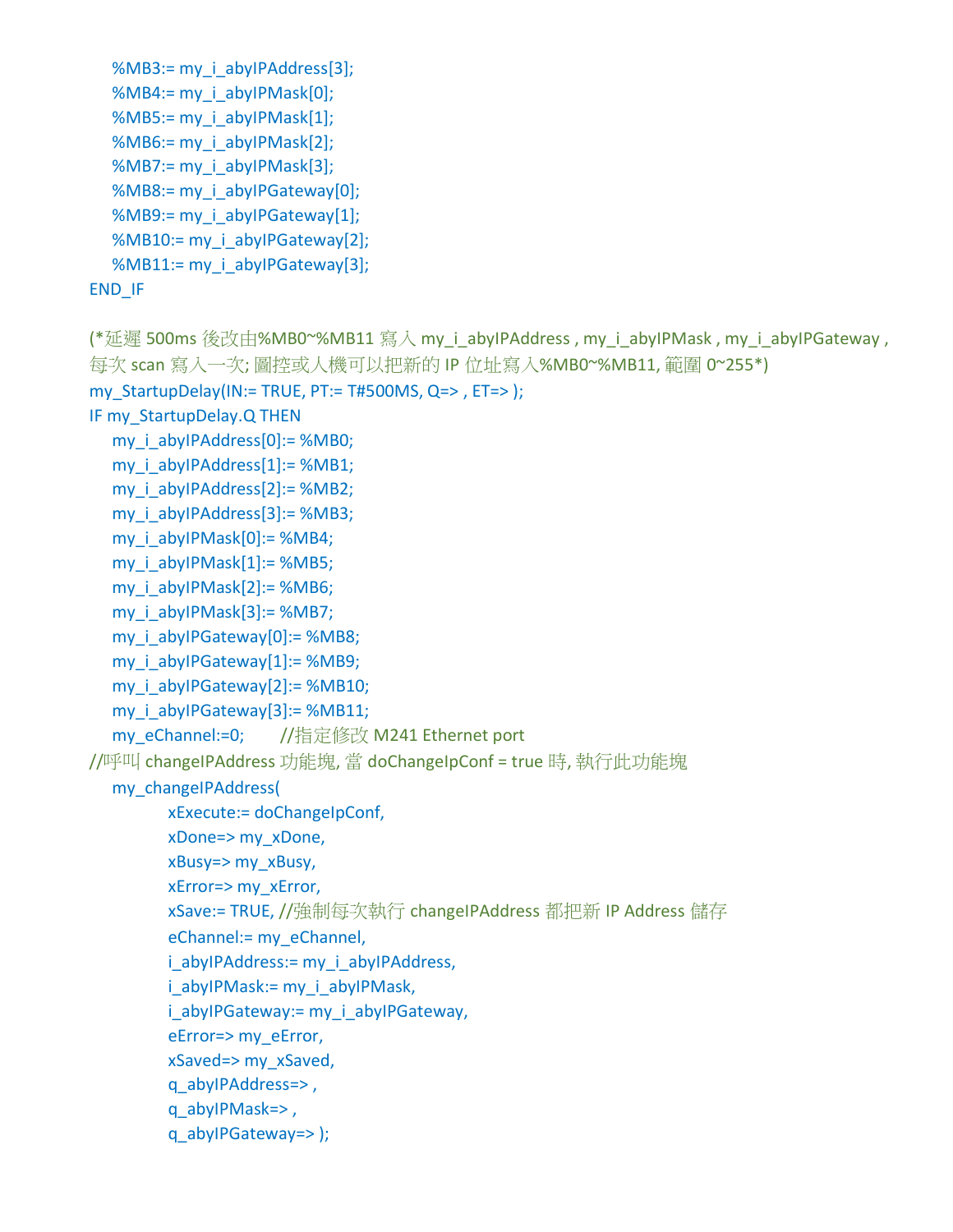(\*changeIPAddress 修改 IP address 完成並且儲存新值, 或 changeIPAddress 執行異常時把 doChangeIpConf 設為 false\*)

```
IF (my_xDone AND my_xSaved) or my_xError THEN
      doChangeIpConf:= FALSE;
END_IF
```

```
END_IF
```
- 5. 注意事項
	- 5-1. Ethernet\_1 規劃必須是 fixed IP Address(圖 1), 使用 ChangeIpConf 功能塊才可修改 IP Address.

| Ethernet <sub>1</sub> $\times$ |                     |                         |                        |
|--------------------------------|---------------------|-------------------------|------------------------|
| Configuration                  |                     |                         |                        |
| <b>Configured Parameters</b>   |                     | <b>Current Settings</b> |                        |
| <b>Interface Name</b>          | EthernetPort0       | <b>Interface Name</b>   | EthernetPort0          |
| Network Name                   | my Device           | Network Name            | my Device              |
| O IP Address by DHCP           |                     | D IP Address by DHCP    |                        |
| ◯ IP Address by BOOTP          |                     | O IP Address by BOOTP   |                        |
| to fixed IP Address            |                     | to fixed IP Address     |                        |
| <b>IP Address</b>              | 192.168.3.1         | <b>IP Address</b>       | 192 . 168 . 3 . 100    |
| <b>Subnet Mask</b>             | 255 . 255 . 255 . 0 | Subnet Mask             | 255 . 255 . 255 . 0    |
| Gateway Address                | . 0 . 0 . 0<br>0    | Gateway Address         | $\circ$<br>. 0 . 0 . 0 |

- 5-2. 使用 SoMachine 與 controller 連線, 在 Ethernet 1 設定畫面(圖 1)會看到 Configured Parameters 與 Current Settings 不一樣, Configured Patameters 是 off-line 設定值, Current Settings 是 on-line 的實際設定值.
- 5-3. 修改 IP address 是偶爾執行的動作, 建議新增一個 Task (如圖 2), Scan Type 設定為 Freewheeling, 開閉 Watchdog 功能, 讓修改 IP address 的 POU 在這個 Task 執行, 提高其它週期性程式碼的執 行效率.

| Task_freewheeling <b>x</b> |  |
|----------------------------|--|
| Configuration              |  |
| Priority (031):<br>31      |  |
| Type                       |  |
| Freewheeling               |  |
| Watchdog<br>Enable         |  |
| Time (e.g. t#200ms):       |  |
| 1<br>Sensitivity:          |  |

5-4. my\_i\_abyIPAddress, my\_i\_abyIPMask, my\_i\_abyIPGateway 都設為 0 時, IP Address 變成預設 IP, 且 xError 為 true.